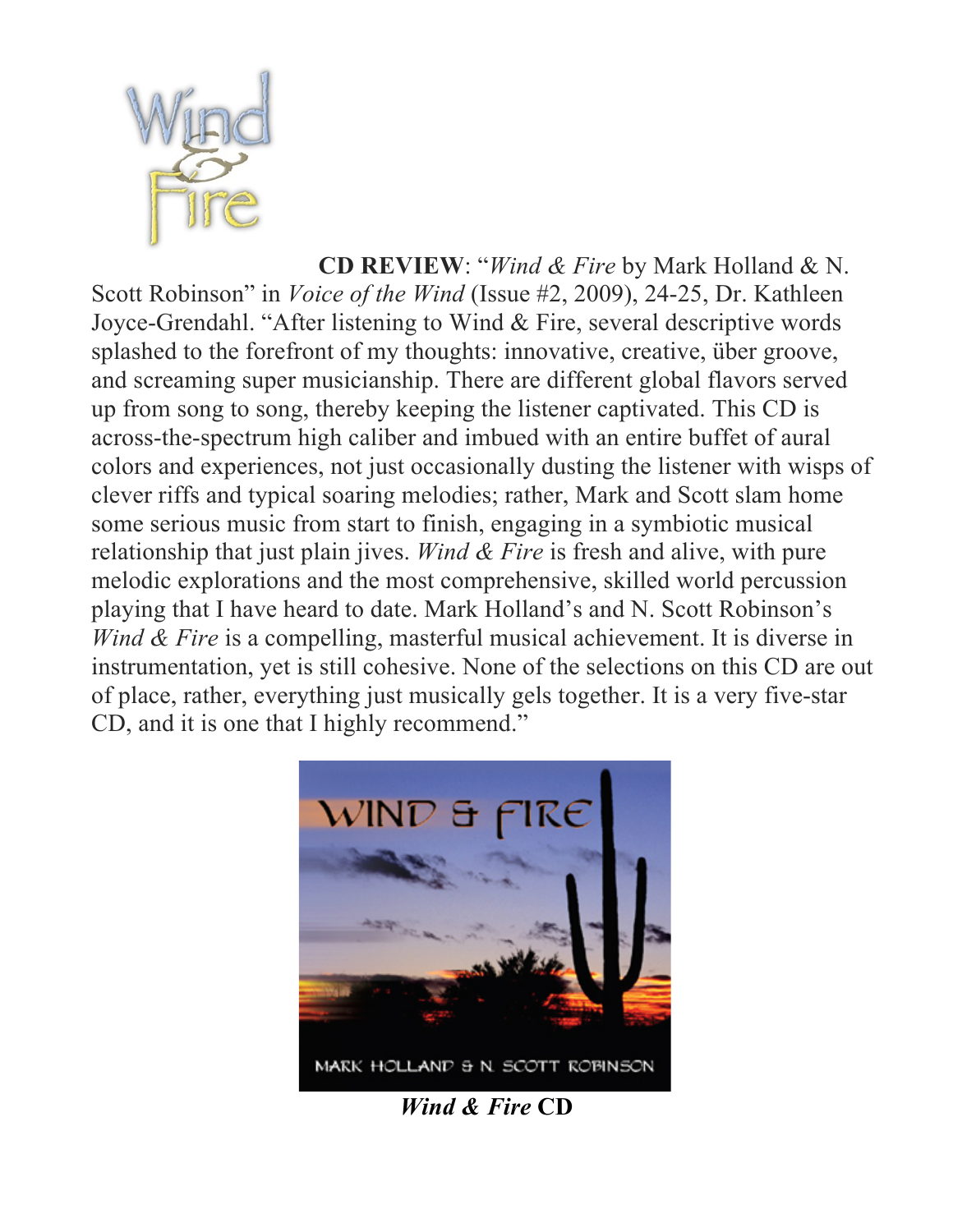



#### *Wind & Fire* **CD #3 of Top 25 CDs for 2009 from Public Radio International's Echoes by John Diliberto**



 *In Performance* **CD**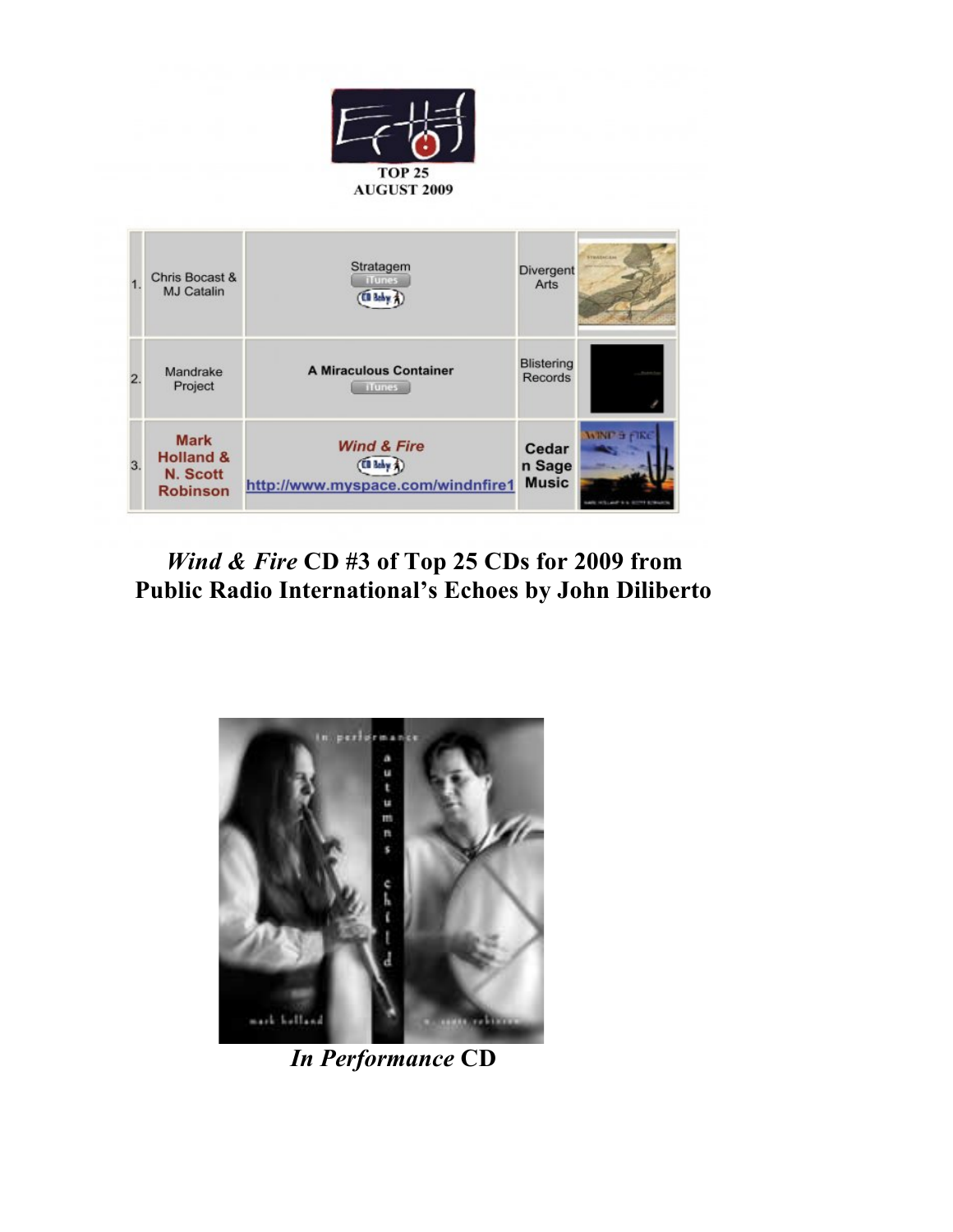

 *Lost In The Beauty Of It All* **CD** 

**CD REVIEW**: "*Lost In The Beauty Of It All*: A CD Review" in *Overtones* 1 (May 2013): 40-41, Dr. Kathleen Joyce-Grendahl. "Mark Holland's music is always a virtuosic aural adventure, an epic journey in artful timbral nuances and tonal shaping, delightful and well-constructed melodies, and superb musicianship. In short, I just dig his sounds! In whatever inspired ensemble configuration that Mark makes happen, he truly captures the heart and mind of the listener, keeping ears primed and hankering for more of his compelling music. It is often difficult to find that "fresh" sound in the Native American flute world, a sound that is innovative, hip, and sharp, and not contrived and pedestrian. The listener can always count on Mark Holland and company to create something original, skilled-riff intensive, and unrivaled in musicality and artistry! Mark is a master at creating a successful CD, from the music itself, to the mixing, to the mastering. He just instinctively knows how to bring all of the elements together in a highly proficient manner. When you buy a Mark Holland CD, you know that you are getting a high-end, professional music product. There is no "canned" background tracks on Mark's CDs. What you hear are live, authentic sounds from a highly skilled musician. He simply has both the inherent musicianship and boss musical chops to bring about a CD that is firstrate, and he does so in a profound way on *Lost In The Beauty Of It All*!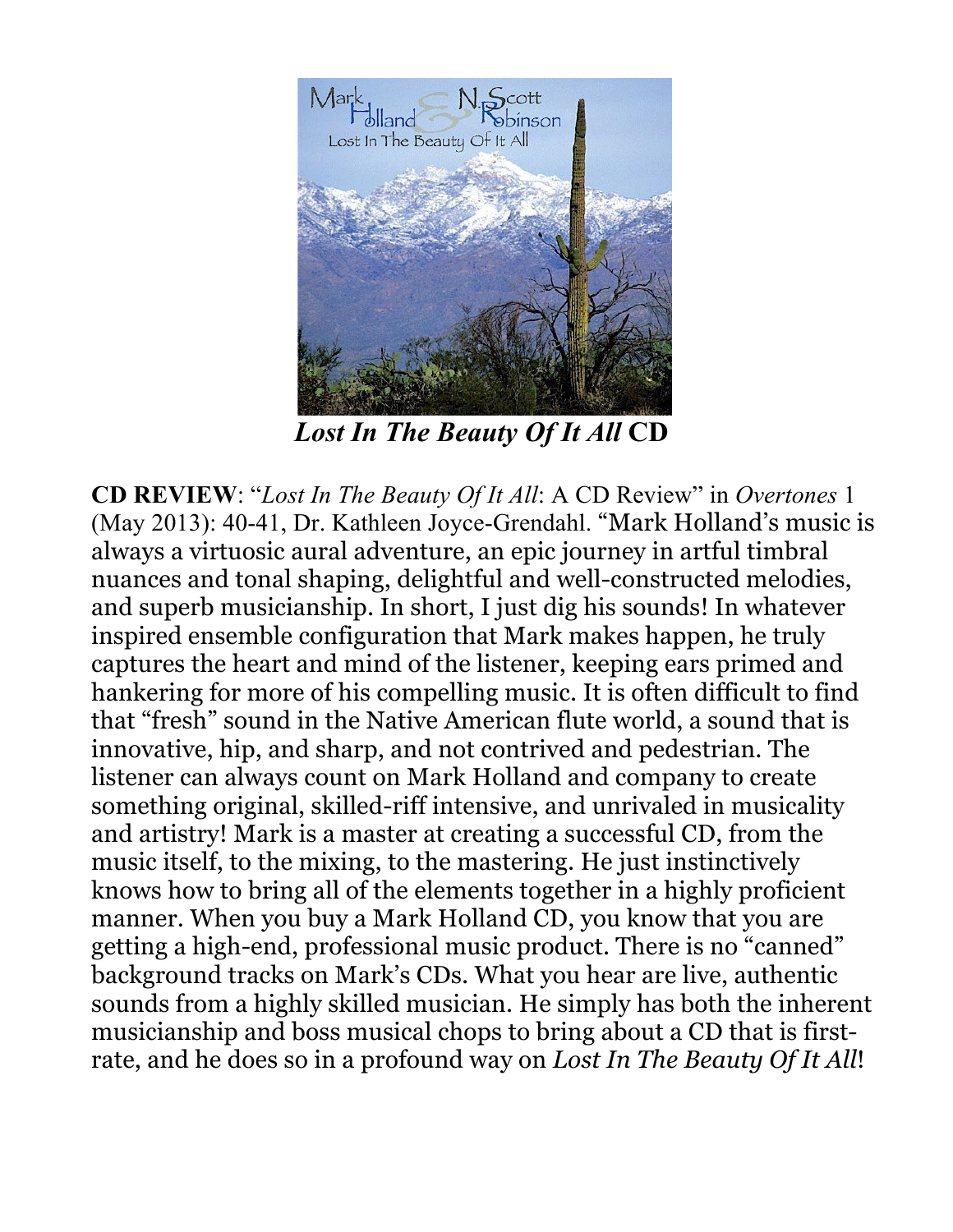Throughout *Lost In the Beauty Of It All*, Mark uses an assortment of flutes by different makers, which stimulates the ear with varying tone colors, timbral resonances, and ranges. He weaves and preserves diversity in his music, never allowing it to become predictable or stagnant. Mark fluctuates between solo and ensemble selections, which creates aural heterogeneity and engages the listener. The mind is not really designed to listen to the same repetitive sounds over a prolonged span of time. The brain craves variety, spontaneity, and wide-ranging stimulation, and Mark Holland musically delivers these concepts and much more on his latest CD. One of my favorite selections on this CD is "Mumukata/Hey Da Ba Doom," as it has a righteous smooth groove from start to finish, and it unequivocally illustrates the exceptional musical artistry of Mark Holland and world percussionist N. Scott Robinson, as both soloists and collaborative artists. I have known Scott since 1997, and he is simply one of the finest world percussionists in the business. *Lost In The Beauty Of It All* is a stunningly beautiful mixture of cultural essences. The musicianship and the innovation on this CD are phenomenal and inspiring."

## **Awards: Wind & Fire**

- **Winner of 2010 Indian Summer Music Award – Native Spirit Category**
- **Placed #3 in Top 25 CDs for 2009 by Public Radio International –** *Echoes*
- **–Voted #163 in the Echoes 20th Anniversary Listener Poll of Best 200 CDs of 20 Years of** *Echoes*  **Programming on Public Radio International.**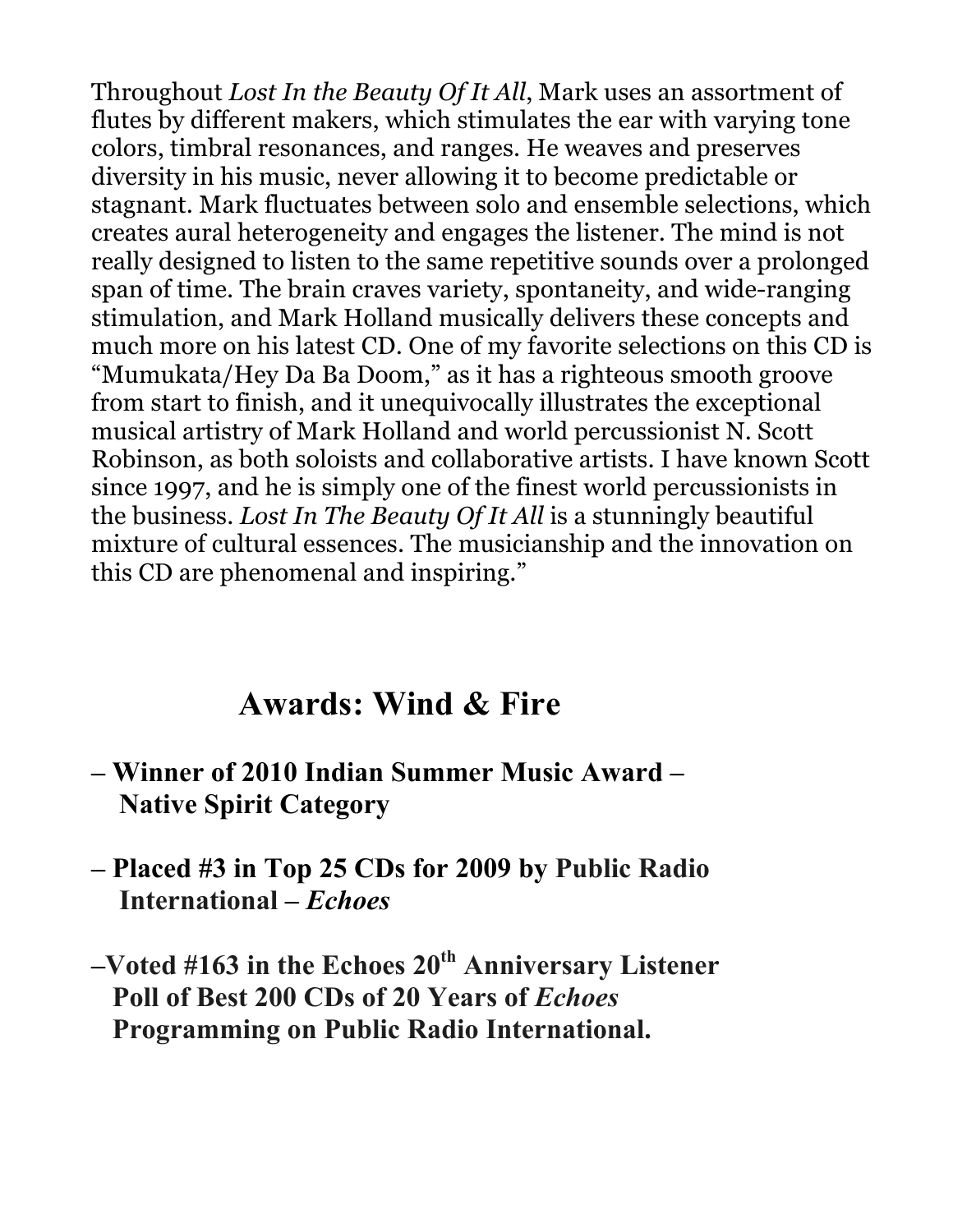#### **Wind & Fire Tours: 2009-2014**

**Wind & Fire has appeared at festivals and concerts across all parts of the USA in Delaware, Maryland, New York, Pennsylvania, Virginia, North Carolina, Florida, Wisconsin, Missouri, Kansas, Illinois, Iowa, Idaho, Colorado, Oklahoma, Texas, Arizona, California, Oregon, Ohio, Washington.**

### **Festival & Concert Appearances:**

**First Night, MO Festival of Nations, MO Laumeiere Art Festival, MO The Focal Point, MO Sheldon Music Hall, MO Generations, MO Eliot Chapel, MO The Chapel, MO Kirkwood Park Amphitheater, MO University of Missouri-St. Louis, MO North American Frame Drum Association NAFDA Midwest, MO Native Rhythms, FL Musical Echoes, FL Yosemite Flute Festival, CA Potomac Native American Flute Festival, VA Baltimore International Rhythm Festival, MD Swallow Hill Music Association, CO International Native American Flute Association Convention, WI World Flute Society Convention, WI University of Wisconsin-Eau Claire, WI Kent State University, OH Holly Springs Cultural Center, NC World Arts Festival, Montgomery College, MD Magic Valley Flute Festival, ID Christopher Newport University, VA University of Illinois-Springfield, IL Mountain Music Shoppe, KS Lewes Public Library, DE**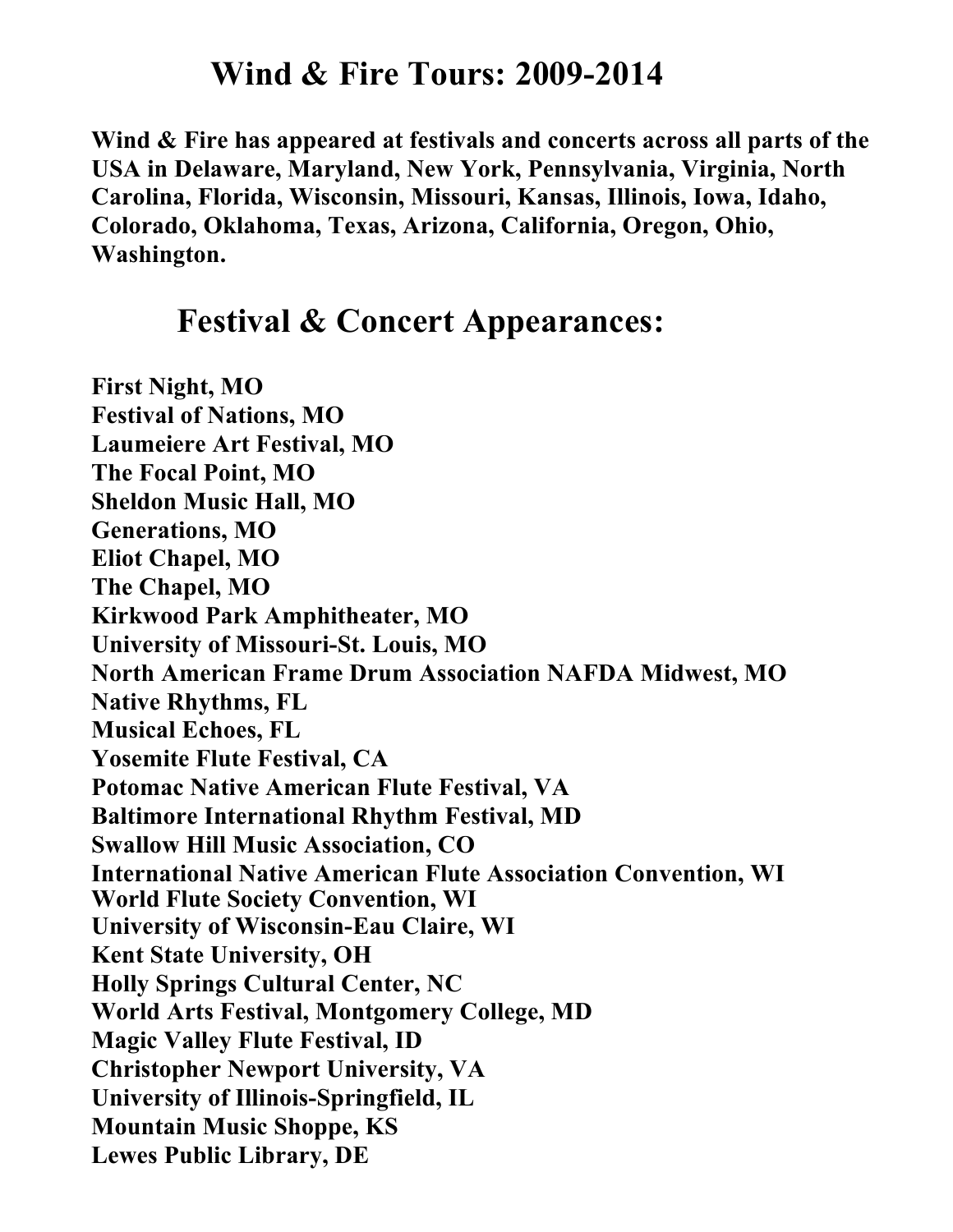### **BIO:**

**Wind & Fire** features Mark Holland on Native American & world flutes with world percussionist N. Scott Robinson. Together their masterful concert performances have astounded audiences across the USA. Both skilled musicians and effective teachers, they tour as a unique duo of world flutes and world percussion giving concerts and a special workshop on and how to play world flutes & world percussion together. Their work has been featured on the Public Radio International show *Echoes* and its live *Living Room Concerts*, hosted by John Diliberto. Instruments used by Mark Holland: Native American flutes, Andean *quena*, Indian *bansuri*, silver concert flute, Middle Eastern flutes, Chinese *dizi*, animal bone and horn flutes. Instruments used by N. Scott Robinson: Brazilian *berimbau*, Central & South African *kalimba* & *mbira*, West African harps, Arab *riq* and frame drums, Indian *tabla*, Nigerian *udu*, Tuvan throat singing & Australian *didjeridu*.

**Mark Holland** is considered by many to be one of the leading authorities on the Native American and world flutes performing and recording today. Leader and founder of the ensemble Autumn's Child, Mark Holland has been called, "the Jimi Hendrix of the Native American Flute." His unique approach and usage of the flute along with his technical skills brings about such comparisons. Through his various ensembles such as Autumn's Child, Wind & Fire, and Reflections, Holland showcases the versatility of the Native American & world flutes, creating a new acoustic instrumental fusion, an eclectic sound that is truly one of a kind. Mark Holland started Autumn's Child in 1995 and began his publishing and record label, Cedar 'n' Sage Music in 1997. He has recorded 20 CDs of his own music to date. Holland has a B.A. in Music from the University of Missouri. World percussionist extraordinaire **N. Scott Robinson**, Ph.D., brings an enormous breadth of diverse experience in ethnic percussion traditions to the stage and the classroom. Currently teaching world musics and popular music at San Diego Mesa College in CA, he has performed with a long list of instrumentalists, composers, vocal artists and ensembles, including Benny Carter Big Band, The Cleveland Orchestra, Glen Velez, Marilyn Horne, Paul Winter Consort, John Cage, George Crumb, Annea Lockwood, Howard Levy, Malcolm Dalglish, Autumn's Child, Gerald Alston, and Jeanie Bryson, among others.